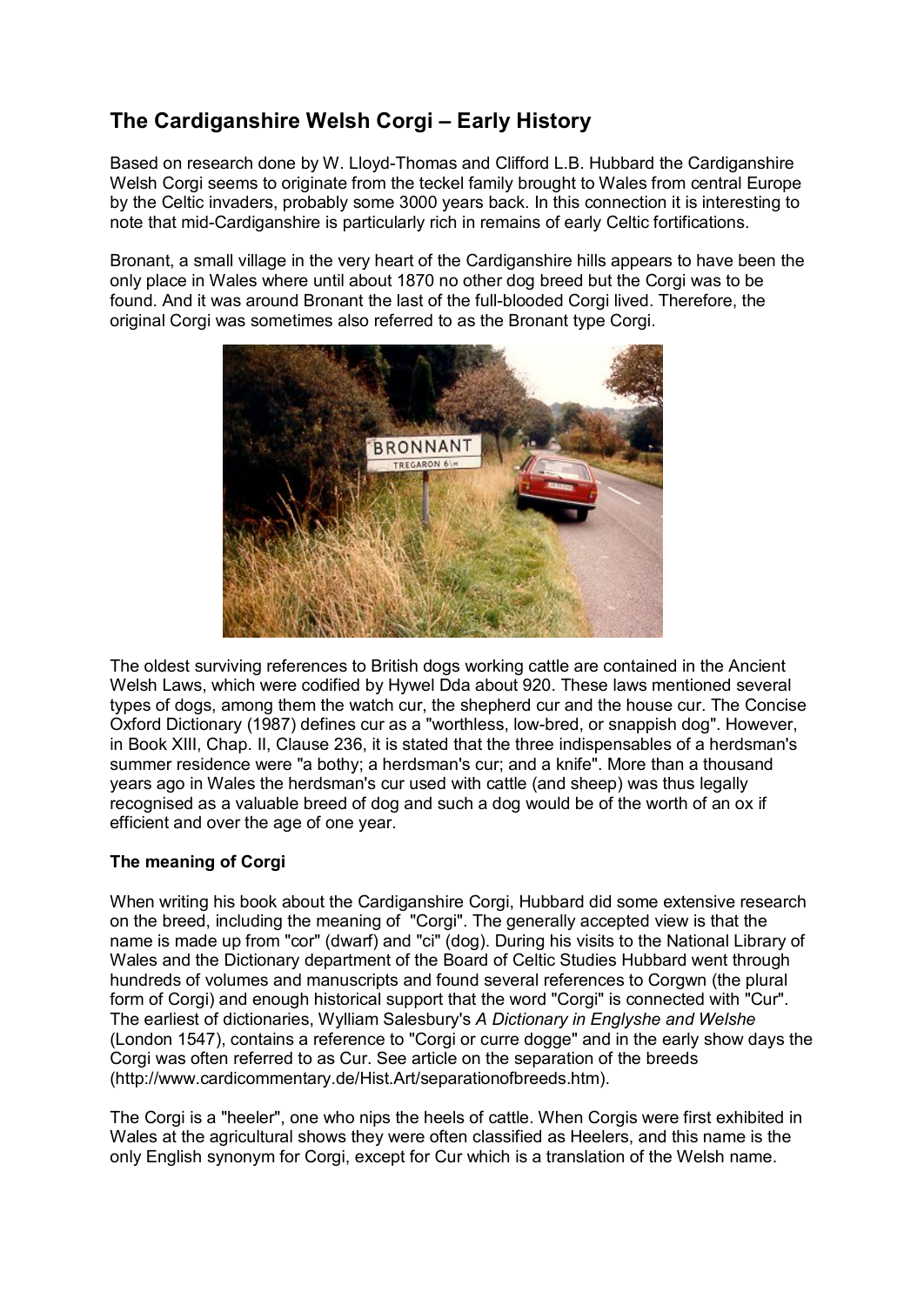The Welsh word for the verb "to heel" is sodli, and Welshmen have for centuries called the Corgi "Ci Sodli". Sometimes the Cardiganshire Corgi is also referred to by "Ci Llathaid", Welsh for the "yard-long dog", measured from the tip of the nose to the tip of the tail, the Welsh yard being four inches longer than an English yard.

# **The original Corgi**

Lloyd-Thomas describes the original Corgi as follows:

Long and muscular of body; very low of build; heavy of bone with inward sloping forelegs terminating in outbent forefeet; prominent breastbone; large drooping, rounded tipped ears of distinctive shape; wide forehead; comparatively deep and blunt muzzle; immensely strong neck; an odourless, smooth, close laying, wiry coat; a thick, lengthy, profusely feathered tail; possessed of a disposition normally quiet and reserved, and weighing upwards of 30 lbs., the original Corgi resembled more than anything else a bull-chested old type dachshund. The original Corgis were of three principal colours: a rich golden yellow tinged with red gold, and tending at certain seasons to become almost entirely red gold; blue and blue grey merles; and most frequently a rather indescribable kind of golden brown merle with just a hint of blue or greyness. In all cases white markings in varying degrees were present. Black and white dogs seem to have occasionally occurred.

It was, however, not in his shape that his chief charm lay, but, far more, in his character which combined wisdom, courage, devotion, honesty and obedience. These traits made him unique and can be found only in his direct descendants.

He was good with children and an excellent watch dog, but it was when coursing cattle the original Corgi showed his real talents and revealed to the full the breed's dauntless courage, unwavering tenacity, and swift obedience. It was obvious then how greatly the survival of these dogs depended upon their low, stocky build, outbent forefeet, strong skull, and long weighty tail, and thus understand why the old Hillman set such store upon their dogs being right of build as well as right of character.



Mid-Cardiganshire country

Prior to about 1875 the hills about Bronant consisted mainly of Crown or Common land thickly sprinkled with small holdings made up of only a few acres of enclosed ground. The occupants of such holdings possessed equal rights to graze their cattle upon the common lands surrounding them. In actual practice each family had come, in the course of generations, to regard certain areas as their own special territory and other family's stock coming thereon as trespassers.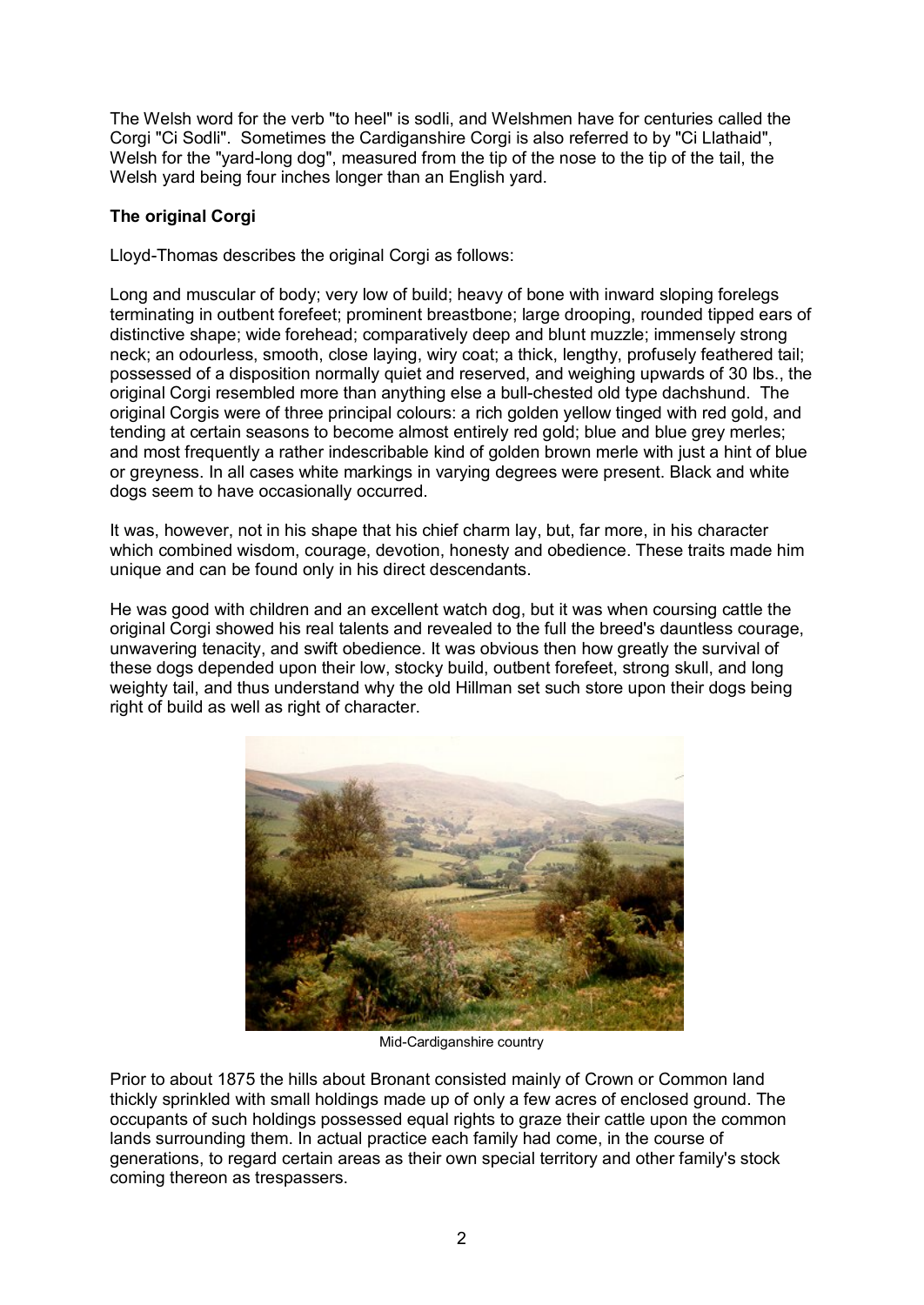To this fact the original Corgi owed not only his existence and the high esteem in which he was held but also, in all probability, the remarkable degree of similarity of character and racial purity he showed at that time.

To the family owning him, the Corgi was an indispensable necessity upon whose efficiency or otherwise the fortunes of the household very largely depended. Those who owned a good Corgi could always be sure of securing an ample grazing area and, accordingly, the means of maintaining a comparatively large head of stock which in turn represented a good income.

Therefore a good Corgi figured among a family's most treasured possessions, and every effort was made to keep the strain. None but the most favoured specimens were retained and the greatest care exercised in preventing promiscuous matings between the bitches and unsuitable dogs, in other words all the principles of selective breeding were assiduously upheld.

### **How the Corgi worked**

Founded on the Corgi's inborn instinct to heel, the method by which these dogs were brought into action against "trespassing" cattle was both simple and effective. At the first hint that a neighbour's stock was about to invade his self-apportioned territory the crofter, calling his dog, would hurry forth and take his stand usually close to his own gate and seldom less than 500 yards from the trespassers. There was no need to go closer because the Corgi could be depended upon, if necessary, to work effectively a mile or more away from its handler.



Cardiganshire scenery

From the chosen post, the cattle might be well in sight of the man, but, owing to the dog's low build and the gentle rolling nature of the land, to the Corgi in most cases, at this stage, the beasts would be invisible. Accordingly, it was necessary for the master to give his dog the direction by facing it the way it was to head. This done the crofter would commence to softly whistle, alternating over and over again, the same two notes; one high, one low, and off the Corgi would canter.

So long as that whistle could reach his amazingly sensitive ears, the Corgi would continue to run straight in the set direction. Presently, this would bring the trespassers within his view immediately ahead. For just a second, the dog would check and crouch as though to gather himself together for the onslaught. The next moment with a grim ferocity, almost incredible in a creature otherwise so gentle and good natured, he would hurtle forward at the nearest pair of hocks. Regardless of lashing kicks and lowered threatening horns, he charges into the attack. And no sooner in, than back and out and in again at another victim, and yet another and another.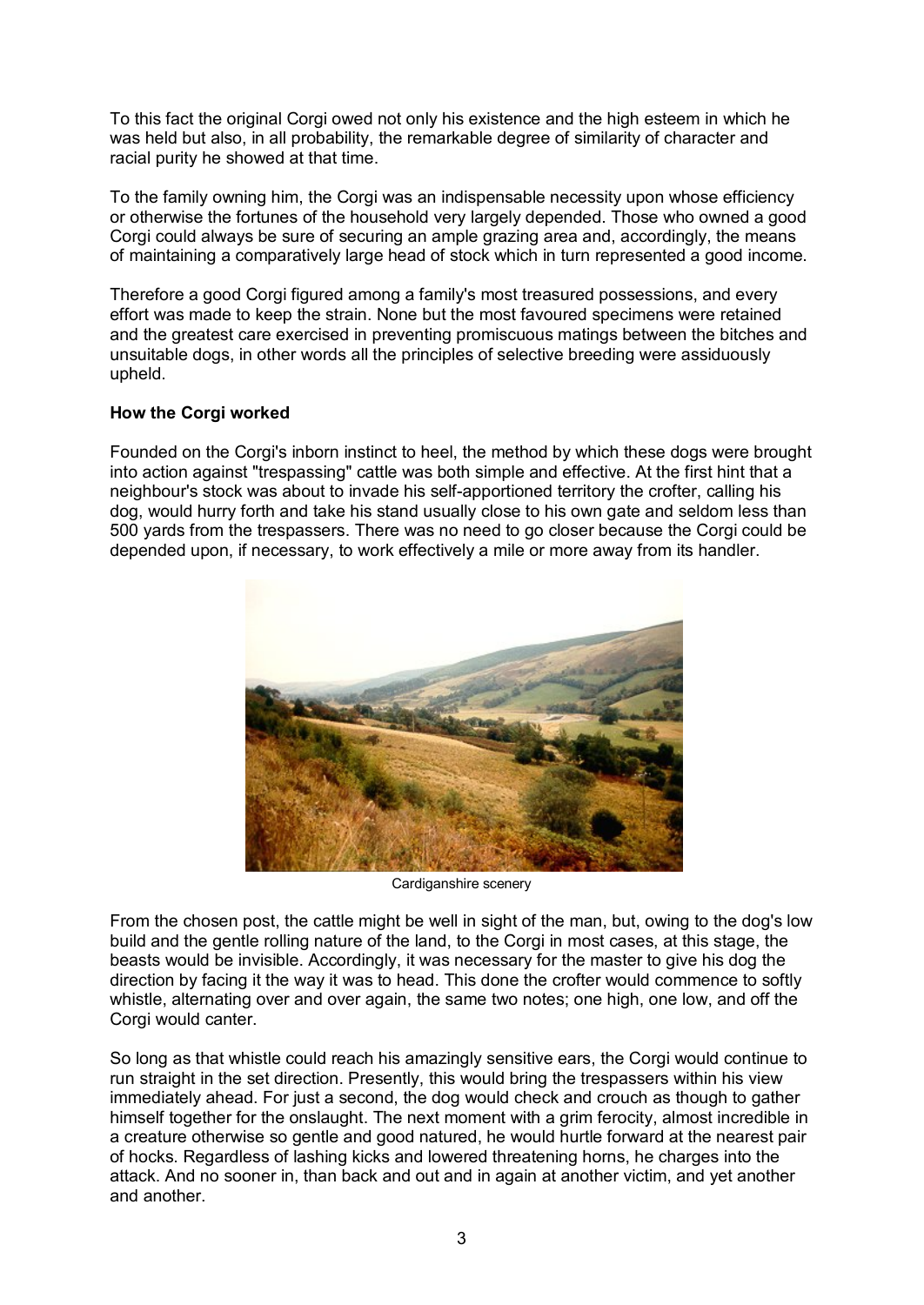Almost too quick for the eye to follow he works, dancing forelegs spread wide, their peculiar shape used to bring low the head and balance the forward half of the body as it rolls, like lightning, from side to side, dodging by a hair's breadth those murderous hooves. The strong white teeth flash as the powerful jaws drive them home here, there everywhere.

The deft footwork, the weaving body, the perfect timing, somehow remind of a perfectly trained and highly skilled light-weight boxer. One holds one's breath. The dog must be killed. But no, already the cattle are on the move. In another second they are stampeding wildly for home, a panic stricken, bucking, kicking, thundering mob, and streaking behind them, despite the shortness of his legs, easily keeping pace, goes a tiny, golden speck, still dodging, still nipping.

Now the watching crofter slowly lifts his fingers to his lips. A shrill long drawn out whistle cuts the air. That rushing speck slows, hesitates, stops, wheels about, and an instant later is racing back. As it comes tearing, like a speedboat through the high, coarse, upland grass one notices that its amazing speed is largely derived from the peculiar way in which the body length is utilised.

From what has been said it will have been gathered that the Corgi was not maintained as is sometimes entirely erroneously stated, to fetch home stock, but, on the contrary, to drive it further afield. In fact the original Corgi completely lacked the rounding up instinct of a herding dog. And it was this lack of herding instinct which eventually brought about his undoing.

The source of this misunderstanding can be explained as follows: taking advantage of the fact that cattle with previous experience of the Corgi's efficiency as a heeler have a pronounced tendency to take fright and make for their own cow yard at the approach of one of these dogs, it was a fairly common practice, with some of the old-time squatters, to scare their own stock home by sending a Corgi towards the spot where it grazed, the dog being called off before it was near enough to attack. However, this method often had quite the contrary effect: the cattle at the approach of the Corgi stampeded in the wrong direction and the Corgi being purely a straight running courser was completely unable to bring the herd together again.

### **The influence of the Brindle Herder**

In the past, the original Corgi was kept because he did, then, much what a fence does today. It is therefore in no way remarkable that the introduction of the wire fence about 1875, when the Government decided to break up and sell to the crofters much of the Crown Land about Bronant, had a serious effect upon the Corgis and their future.

With their land securely fenced against neighbour's stock and theirs by title, the hillmen soon discovered that the hitherto prized gifts of their Corgis were no longer of the same service or value to them. What they now required was not a dog to drive stock belonging to others away, but one capable of fetching home their own. So it was not long before the Corgis commenced to make way for the herders, the latter being dogs combining with a herding or gathering instinct a tendency to snap at stock's hindquarters. Sent out after cattle such dogs tend to circle to the far side and then by barking and nipping endeavour to drive the stock towards the homestead. Their nipping, however, is done in a totally different way to the heeling of the Corgi; the herder's method being the much less effective one of dashing backwards and forwards across the rear of the herd while it administers swift, light pinches to the beasts as it passes them.

Fortunately, the change over from the Corgi to the herder was not completely universal. While on the majority of the lower laying farms, by the commencement of the  $20<sup>th</sup>$  century, herders and collies had become the order of the day, on those higher up adjoining what remained of the common lands, Corgis and Corgi crosses remained.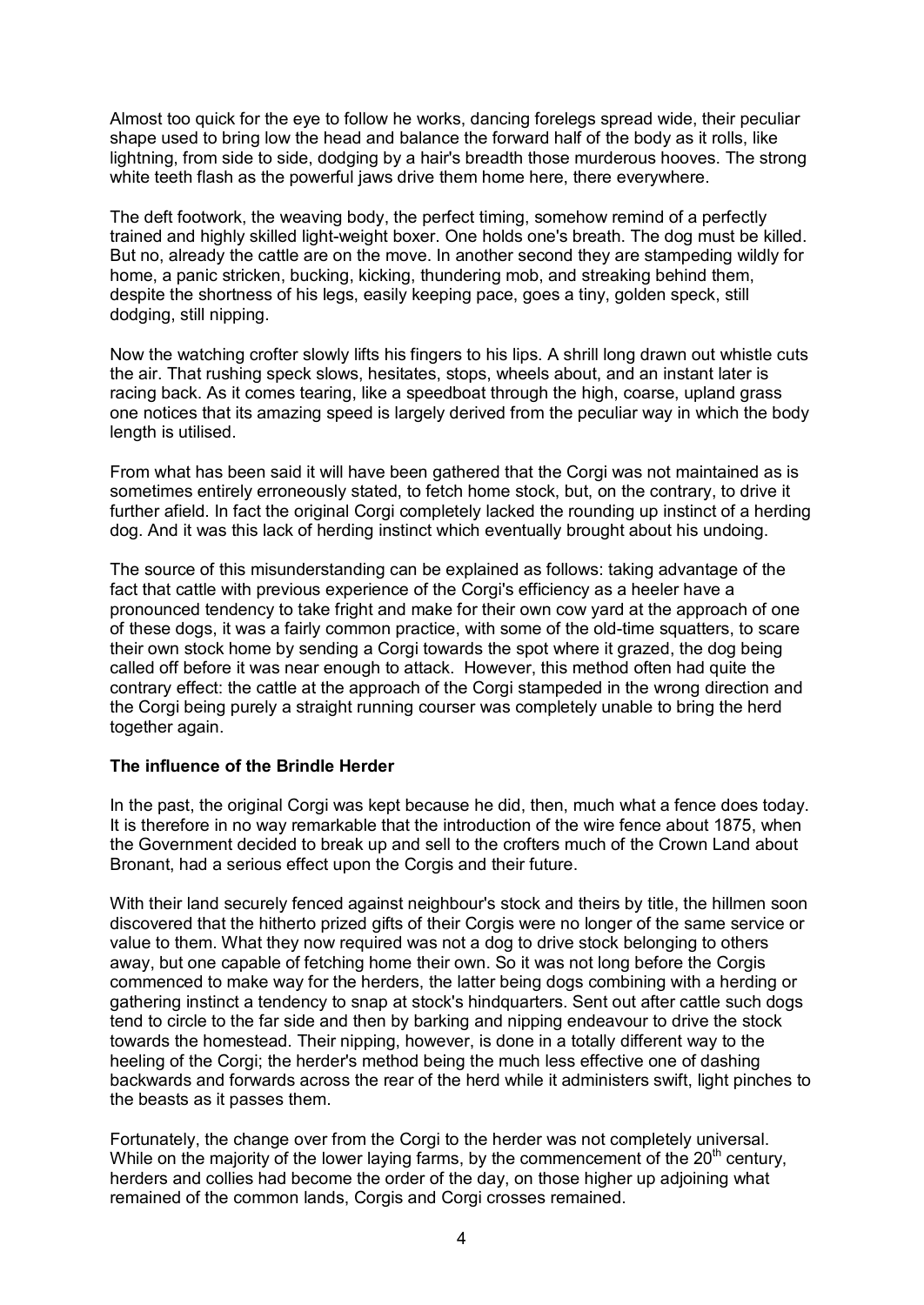The great majority of the herders introduced on to the newly formed farms were of two kinds: the small Red Cattle Herder (Hubbard mentions a Red Heeler!), and the Brindle Herder. Of the earlier history of the Red Herder little is known except that it was apparently a distinct species which seems to have been at one time numerously and widely distributed throughout the North and Midland counties of England, as well as along most of the Welsh Border country. The Red Herder was a fairly good, consistent worker, courageous when cattle driving and a sharp-eared watch dog, but unsociable and so not suitable as a companion.

The Brindle Herder, on the other hand, was quite a different dog. It was an animal possessed of a character as charming as that of the original Corgi itself: courageous, keenly alert, honest, kindly natured, highly intelligent and deeply devoted. Its appearance also left little to be desired. A lightly built, fairly long legged, graceful animal standing some 20 inches at shoulder, and with an air of refinement and quality alien to the majority of farm-bred dogs.

Except for its somewhat longer muzzle, more delicate moulding, and the fact that the goodsized blunt tipped ears were carried stiffly erect, the head was not very dissimilar to that of the Bronant Corgi. The tail, however, was bushy rather than feathered, resembling somewhat that of the Red Herder, although not entirely.

But perhaps the most attractive physical feature of these dogs was to be seen in the marking and colouring of their sleek, glossy, medium textured coat; a colouring probably best compared to that of a golden brindle bulldog, only darker and richer of hue.

Unlike the Red Herder, the Brindle Herder does not seem to have enjoyed a wide distribution having apparently been confined exclusively to a narrow strip of country along the Southern half of the Cardiganshire coast. From here it was brought up to the hills where it became known by the term "Labourer dog".

From the point of view of the hillmen, the Brindle Herder possessed one serious fault, namely, only about one dog in six made a thoroughly good worker with cattle. The rest failed because they lacked the fire and drive necessary for cattle herding.

An attempt was therefore made to stiffen the Brindle Herders by crossing them with some of the remaining full-blooded original Corgis. Regarded through the eyes of the present-day Corgi lover, this cross was an overwhelming success. The Corgi proved the dominant breed, and fundamentally was but little altered. The outbent forelegs, the low lengthy stocky build, and the old charm of character all remained. There was, however, a distinct gain in refinement and quality extending to both appearance and character. The head became less heavy and more finely moulded, the expression showed greater alertness reflecting a quickened mentality, the ears were erect, the body line and leg action developed a new found gracefulness, while every hint of coarseness disappeared. A new, better, and more handsome Corgi had been evolved. Nevertheless, from the farmer's point of view the cross was a failure. Instead of providing a better herder it simply gave him an improved courser, the coursing instinct having proved the dominant one.

Accordingly, it was only on the high farms adjoining the Crown Land that the results of the cross survived to become, together with a handful of original Corgis, the forebears of the present-day Corgis. The pure Brindle Herder never very popular with the hillmen, in time was replaced by Red Herders, Sheepdogs of several kinds, and later Scotch Collies, and has long disappeared.

Another cross of some interest is that which occurred between the Corgi proper and the Collies that came later from Scotland to largely supersede the herders. Here again both physically and mentally the Corgi proved the dominant breed, the outcome of the cross being the Heeler an attractive natured, small, lengthy, low built, thick set animal, acknowledging its Collie blood only in its head, coat and tail. When bred back to a genuine Corgi, the offspring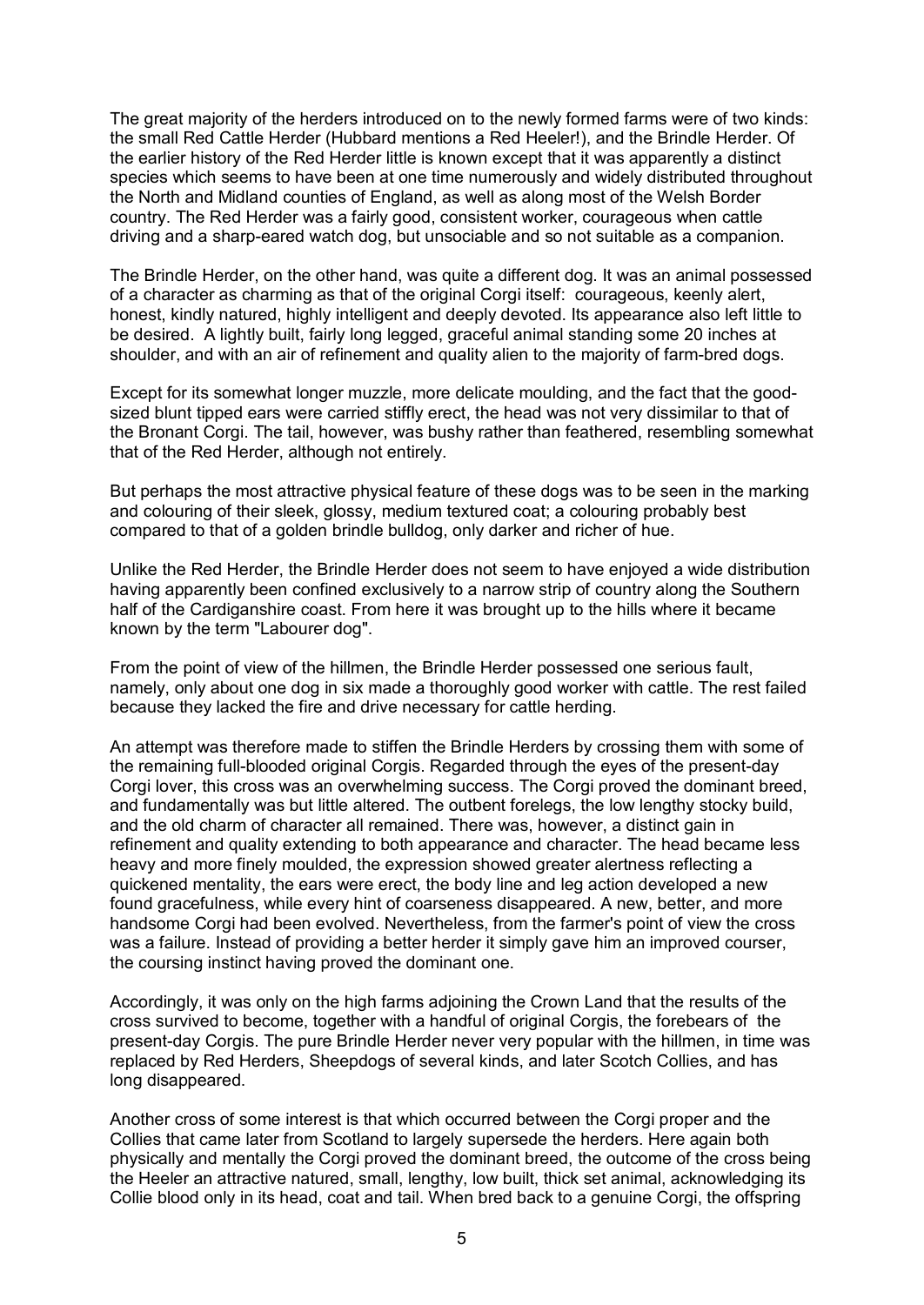was often difficult to tell from pure Corgis. Rawdon B. Lee, in Modern Dogs (Non-Sporting Division) of 1894, refers to a "Welsh heeler", describing him as "a little smooth-coated, mirled (*sic!*) or tortoiseshell-coloured, wall-eyed creature, smart and active for the work on the hills".

As far as Lloyd-Thomas remembers it was early in 1929 that the last full-blooded, original Corgi named Mon was run over by a motor van. A magnificent and typical specimen of the old Bronant breed with a family history traceable back through countless generations. But if Mon was the last pure member of his race, he was at least not the last of his line. Although quite young, shortly before his death, he had sired a good litter from an excellent Corgi/Brindle Herder bitch the members of which retained to a marked degree their sire's character as well as many of his finer physical qualities.





Mon, the last of the original Corgis His daughter Fancy from a Corgi/Brindle Herder bitch owned by Miss D.F. Wylie

Hubbard in his book "Working Dogs of the World" writes that it was probably due in part to its isolation and in part to the scrupulous attention given by its breeders to the retention of type that the Cardiganshire Corgi is so much like the primitive herder of the ancient Celts. How careful breeding has played its part in the production of typical specimens is evidenced by the near approach of the dogs bred by Miss D.F. Wylie of the "Geler" kennels even to the very rare original type (http://www.cardicommentary.de/Kennelstories/geler.htm).

#### -------

In connection with the campaigns of the British Council of Docked Breeds (CDB) to protect the "freedom to choose the tail docking option" it has sometimes been maintained that the Pembrokeshire Corgis work cattle by darting in and snapping at their heels whereas the Cardigans herded from a safe distance, more in the style of a Border Collie and that a Pembroke with a heavy, muddy tail would be hampered in darting out of reach of the inevitable kickbacks, hence the need to dock them.

Confronted with this statement, the late John Holmes, who bred Pembroke Corgis under the affix *Formakin*, was rather amused and replied that he had worked or seen working many different cattle dogs from Corgis to Australian Cattle Dogs. The difference between working cattle and sheep is that sheep will run from a dog which keeps well away from them; whereas cattle have to be made to move in the direction the dog wants them to go. This is done by "heeling" and "nosing". In other words, if the dog wants the cow to go forward, he bites it on the heel, and if he wants to stop it going forward he bites it on the nose. The dog does this in response to instinct and one cannot teach a dog where or how to bite stock. It is interesting to note how different dogs develop their own individual techniques. Bigger dogs, like the Collie types and Australian Cattle Dogs usually bite the leg just above the foot. Corgis bite very low on the soft part of the heel just above the hoof and once a cow has been bitten there it quickly develops a healthy respect for this small "predator" which seems to come from nowhere!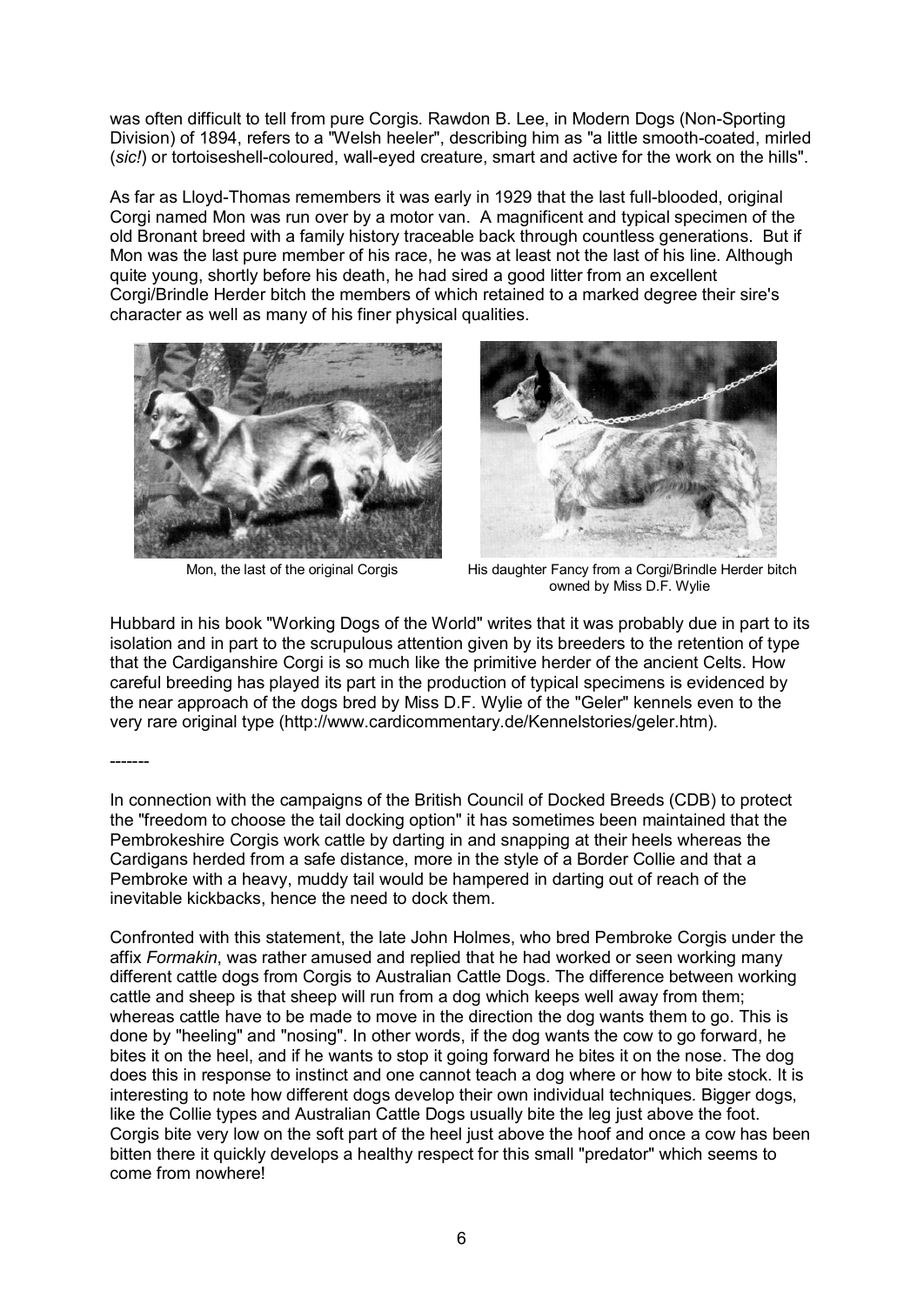Holmes also mentioned that he had read on several occasions that a Corgi bites and then lies down to avoid being kicked, but that he had never observed any dog do that. On the contrary, the clever cattle dog, of whatever breed keeps his head very low and may even go down on his elbows – but he keeps moving. He bites the leg that is furthest back and at the same time moves sideways so that when the cow lashes out he simply is not there.

Corgis are more driving than herding dogs but are not fast enough to gather a herd of bullocks scattered over a big field. They are, however, exceptionally good at forcing cattle or sheep into trucks, pens etc.

Although the Corgi is no longer bred for work, many bred from generations that have never seen a sheep or a bullock, still have a strong herding instinct while many do not and there is no way of telling except by actual trial.

### **The drovers**

It is a fairly common belief that the Cardiganshire Welsh Corgi in the early days was used in droving the herds of black Welsh cattle along the dusty roads eastwards to the markets of England. The famous Welsh drovers collected the cattle put in their charge, had them shod for the highway at various places on the route, and drove them hundreds of miles over the border to the big markets of Smithfield (London) and Barnet (Hertfordshire). This belief is probably based on Clifford L.B. Hubbard's statement in his books *Working Dogs of the World* and *Dogs in Britain*. However, in his book "The Cardiganshire Corgi" published in 1952, Hubbard writes:

"When I wrote about the Welsh drovers' dogs in 1947 I really believed that the drovers used the old-fashioned very heavy Cardiganshire-type Corgi: I have since studied the subject closer and feel I may not have been quite right there, and that the dog they most probably used was one who combined the build of both Corgi and Sheepdog. There are a few such isolated specimens about even now in Wales (I have seen them in Llandinam, Yspytty Cynfyn, and in the Plynlimon area) and they are rather like the sort of dog the old Welsh farmers call Ci Cwrshio."

David Hancock in *Old Working Dogs* writes that cattle and sheep, and sometimes pigs, turkeys and geese, often in tens of thousands, were driven to the great markets or fairs such as St Faith's near Norwich, Great Barnet, Smithfield, Canterbury and Guildford from as far away as the Western Isles of Scotland, western Wales and Devon. The drovers brought with them their dogs, as guardians or herders or as hunters of game, or lurchers. The drovers' dogs were often huge and fierce, with the vast bobtailed sheepdogs from Sussex and Dorset having particularly fearsome reputations. "Stonehenge" (J.H. Walsh), writing in the 1860s, described these dogs as "of great size and strength" and about the same time Youatt illustrated the breed type as a very much bigger and distinctly less hairy Old English Sheepdog. In Wales, the Old Welsh Grey, the Black and Tan Sheepdog and the Welsh Hillman, a particularly handsome big red and white dog, were used but all are now lost.

Hancock does not mention the Corgi in connection with these long distance droves and Iris Combe in her book *Herding Dogs, Their Origins and Development in Britain* writes that according to most Welsh farmers who used the Corgis for stock work in the past the Corgis were never used by the long-distance drovers who undertook the journeys to the big markets, but that local drovers or butchers used them for local journeys to the slaughter houses or markets. Once they had reached the local market the dogs were often expected to find their own way home, while the drover celebrated at the local inn, then hitched a lift home in a farm cart or pony trap.